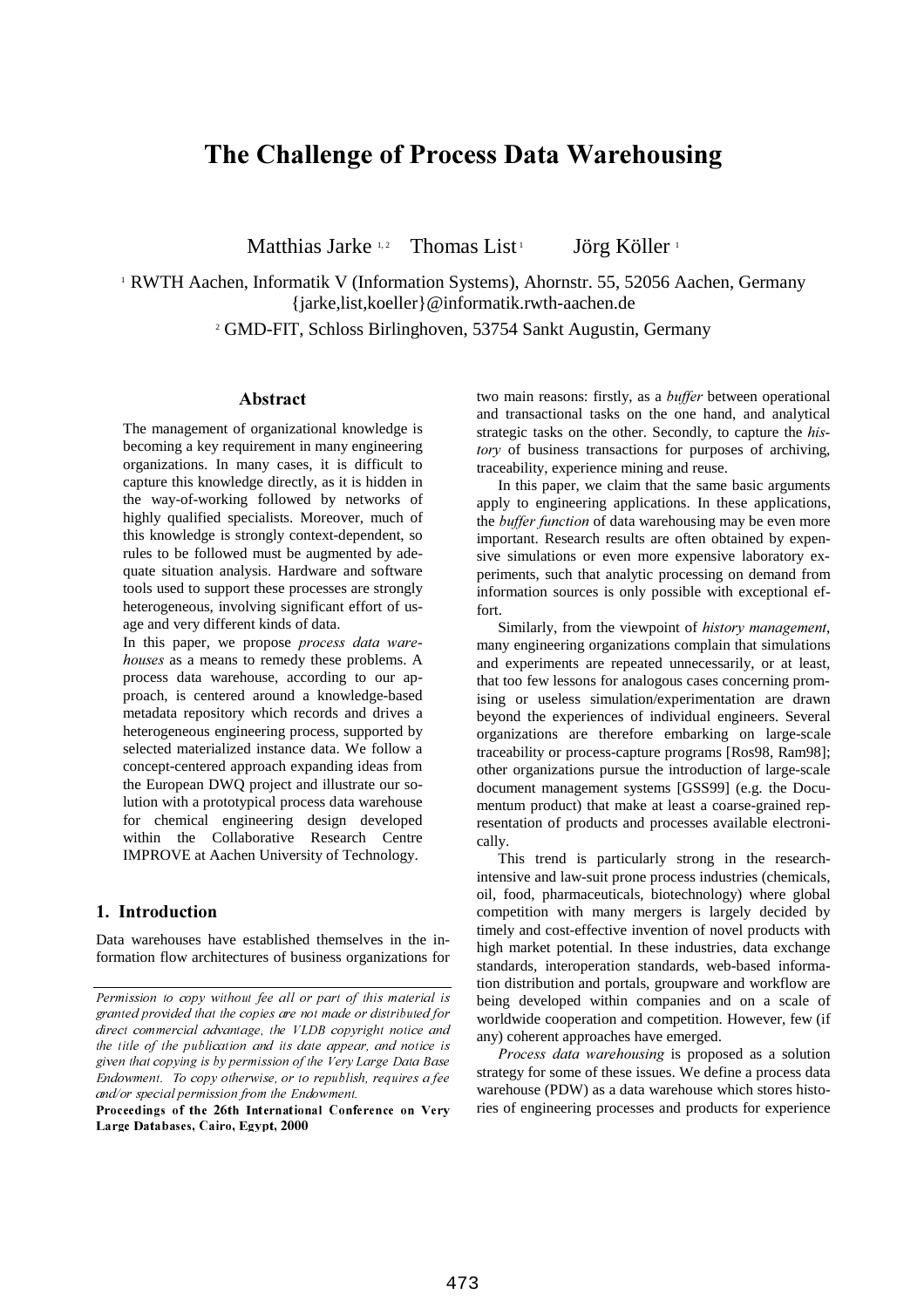reuse, and provides situated process support. According to our approach, a PDW synchronizes features from document management systems, engineering databases, and traceability tools through active repository technology. To make the idea more precise, we report in this paper about a research effort in which we extend a recent approach to the design of data warehouses (developed in the European DWQ project [JaVa97]) to the case of process data warehousing in the domain of chemical engineering. This research is carried out in the context of the IMPROVE Collaborative Research Center at RWTH Aachen [NaWe99] which investigates IT support for cooperative chemical engineering, and the European CAPE-OPEN initiative in which the chemical industries worldwide are attempting to standardize open interfaces for process simulation software [Bra\*99]. We are aware of at least two major German organizations in the chemical and pharmaceutical industry where similar systems are in progress, in part based on earlier research results of ours. It has to be stressed that our experiences are still preliminary and point out more challenges than actual solutions – therefore the title of the paper.

The paper is structured as follows: In section 2, we summarize the DWQ method for concept-driven data warehouse development. In section 3, we point out the major extensions required for process data warehousing in the chemical engineering domain and describe the principle solution strategies followed in the above-mentioned projects. These strategies are illustrated, in section 4, by a demonstration scenario we have implemented in the IMPROVE environment. Lessons learned and a summary of the remaining challenges conclude the paper.

## 2. The DWO Approach

A large body of literature addresses the problems introduced by the data warehouse approach, such as the tradeoff between freshness of data warehouse data and disturbance of OLTP work during data extraction; the minimization of data transfer through incremental view maintenance; and a theory of computation with multidimensional data models. For an overview, see [JLVV99].

The goal of the European DWQ project [JaVa97] was to study a systematic methodology for data warehouse design by developing, prototyping and evaluating comprehensive Foundations for Data Warehouse Quality, delivered through enriched metadata management facilities in which specific analysis and optimization techniques are embedded.

The main difference of the DWQ architecture to the standard data warehouse architecture in the literature [CGH+94] is the addition of an explicit *conceptual per*spective according to which the goals of the data warehouse, the quality of the available sources, and the interests of the clients can be characterized. Such a conceptdriven architecture is of particular relevance in our process engineering context where data representations differ so widely that their interrelationships can only be described at a conceptual level.

The DWQ method consists of the six steps shown in figure 1. In this figure, the dark-grey boxes indicate logical data objects, such as relations, queries, or materialized (possibly multi-dimensional) views. The light-grey boxes describe conceptual models; in DWQ, these are externally represented as extended Entity-Relationship models, internally modelled using Description Logic formalisms from artificial intelligence to allow for subsumption reasoning. The two ovals describe related support at the operational level which we do not discuss further in this paper: aggregate query optimization and view refreshment. The whole process is administered through a metadata repository which has been implemented using the ConceptBase system [JGJ+95].

In the following subsections, we briefly describe the main steps and point to literature where more details about the underlying theory or applications can be found.



**Figure 1: DWO Data Warehouse Development Process** 

#### 2.1 Source Integration (Steps 1 and 2)

The DWQ approach to source integration is incremental: Whenever a new portion of a source is taken into account, the new information is integrated with an "Enterprise Model", and the necessary new relationships are added. The main concepts used in DWQ source integration are shown in figure 2 (a corresponding mapping exists on the client side of the data warehouse):

The *Enterprise Model* is a conceptual representation of the global concepts and relationships that are of interest to the data warehouse application. It provides a consolidated view of the concepts and relationships that are important to the enterprise, and have so far been analysed. Such a view is subject to change as the analysis of the information sources proceeds. The Description Logic formalism we use is general enough to express the usual database models, such as the Entity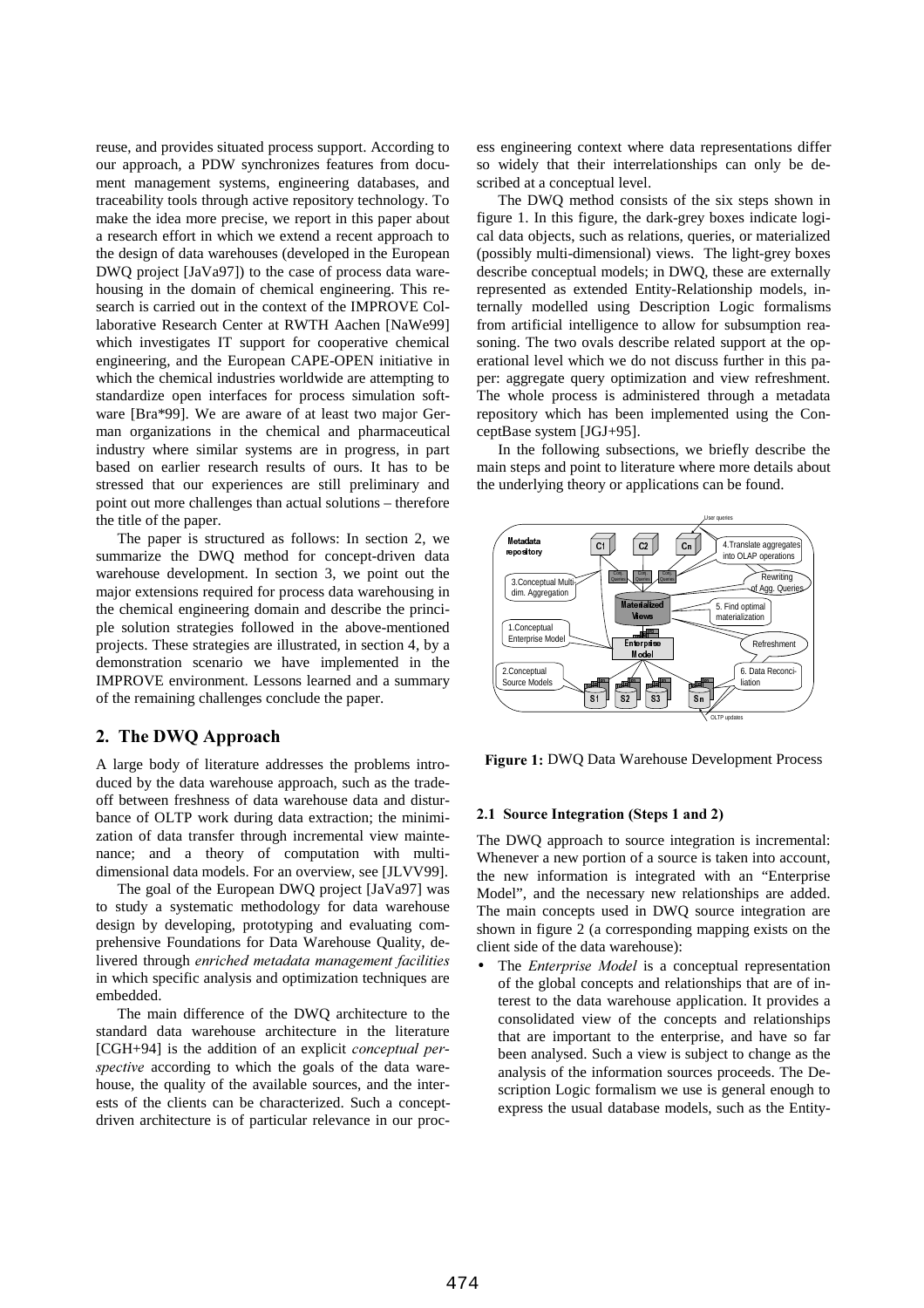Relationship Model, and the Relational Model [CDL+99]. Inference techniques associated with the formalism allow for carrying out several reasoning services on the representation. The formalism is hidden from the user of the DWQ tools who only uses a graphical interface.



Figure 2: DWQ Architecture for Data Integration

- For a given information source S, the *Source Model* of S is a conceptual representation of the data residing in S. Again, the approach does not require a source to be fully conceptualized. Source Models are expressed by means of the same formalism used for the Enterprise Model.
- Integration does not simply mean producing the Enterprise Model, but rather being able to establish the correct relationships both between the Source Models and the Enterprise Model and between the various Source Models. We formalize the notion of interdependency by means of intermodel assertions [CL93]. An intermodel assertion states that one object (i.e., class, entity, or relation) belonging to a certain Model (either the Enterprise or a Source Model) is always a subset of an object belonging to another Model. This simple declarative mechanism has been shown to be extremely effective in establishing relationships among different database schemas (see also [Hul97]). We use a logicbased formalism to express intermodel assertions, and the associated inference techniques provide a means to reason about interdependencies among models.
- The logical content of each source S, called the *Source* Schema, is provided in terms of a set of definitions of relations, each one expressed as a query over the Source Model of S. The logical content of a source represents the structure of data expressed in terms of a logical data model, such as the Relational Model. The logical content of a source S, or of a portion thereof, is

described in terms of a view over the Source Model associated with S (and, therefore, of the Conceptual Data Warehouse Model). Wrappers map physical structures to logical structures.

The logical content of the materialized views constituting the Data Warehouse, called the Data Warehouse Schema, is provided in terms of a set of definitions of relations, each one expressed in terms of a query over the Conceptual Data Warehouse Model. How a view is actually materialized starting from the data in the sources is specified by means of Mediators.

The following tasks work on this structure within steps 1 and 2 of figure 1:

- Enterprise and Source Model construction. The Source Model corresponding to the new source is produced, if not available. Analogously, the conceptual model of the enterprise is produced, if not available.
- Source Model integration. The Source Model is integrated into the Conceptual Data Warehouse Model. This can lead to changes both to the Source Models, and to the Enterprise Model. Moreover, intermodel assertions between the Enterprise Model and the Source Models and between the new source and the existing sources are added to the Conceptual Data Warehouse Model. The designer can specify such intermodel assertions graphically, and can invoke various automated analyses supported by the Description Logic formalization.
- Source and Data Warehouse Schema specification. The Source Schema corresponding to the new source (or, corresponding to a new portion of the source) is produced. On the basis of the new analysed source, an analysis is carried out on whether the Data Warehouse Schema should be restructured and/or modified.

In all these tasks, the metadata repository stores the values of the quality factors involved in source and data integration, and helps analyse the quality of the design choices. The Quality Factors of the Conceptual Data Warehouse Model and the various schemas are evaluated and a restructuring of the Models and the schemas is accomplished to match the required criteria.

#### 2.2 Multidimensional Aggregation and OLAP Query Generation

The next two steps consider the client side, symmetric to the source integration; they will therefore be described in less detail.

Step 3 in Figure 2: The conceptual modeling language underlying the enterprise and source models, and the corresponding modeling and reasoning tools, have been extended to the case where concepts are organized into aggregates along multiple dimensions with multi-hierarchy structure [FS99]. Data warehouse designers can thus define multi-dimensional and hierarchical views over the enterprise conceptual model in order to express the inter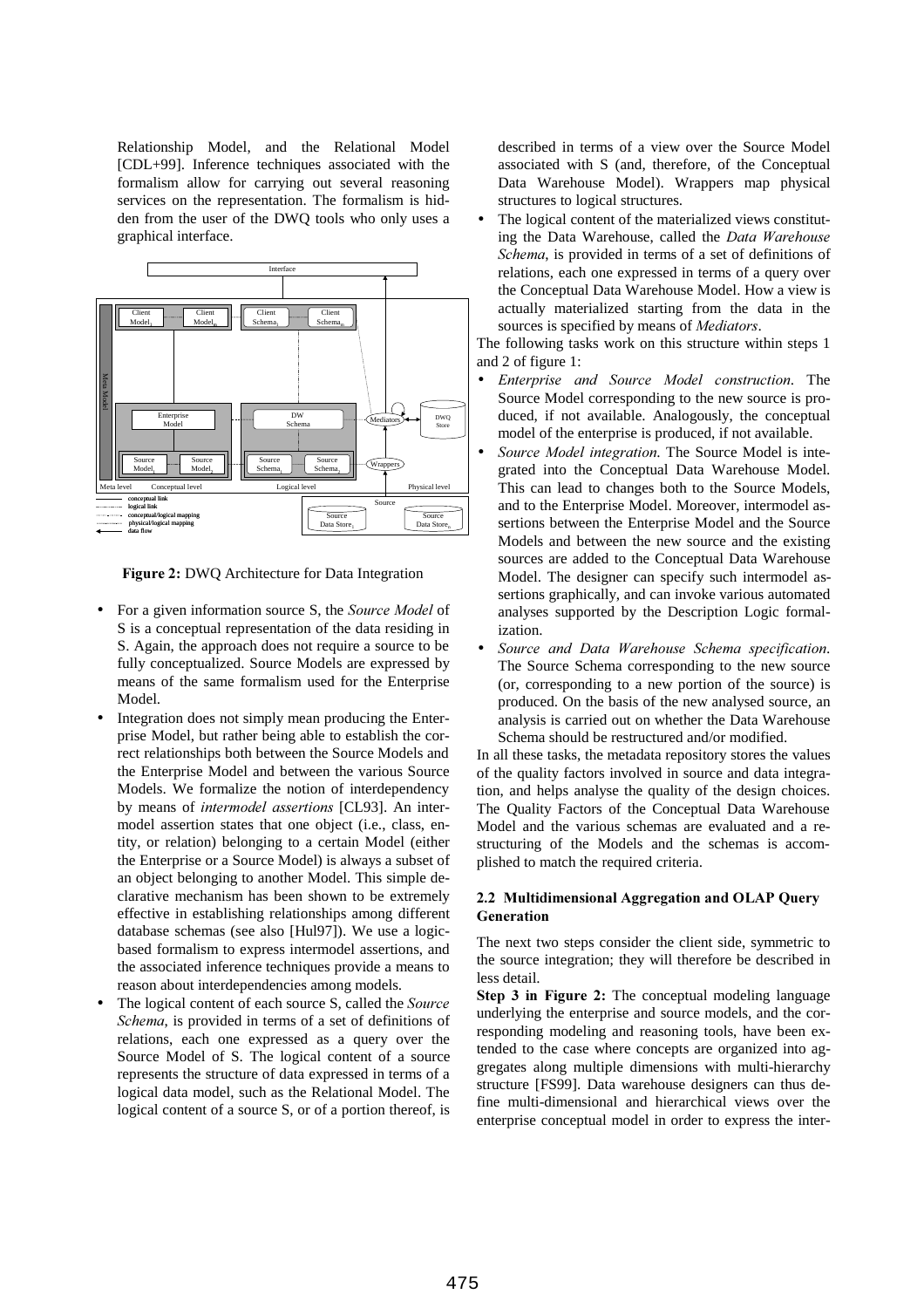ests of certain DW client profiles, without losing the advantages of consistency and completeness checking as well as semantic optimisation provided by the conceptual modeling approach.

Step 4: The thus defined "conceptual data cubes" can either be implemented directly by MOLAP data models, or supported by a ROLAP mapping to relations. Faithful representation of client views requires a careful design of an OLAP relational algebra, together with the corresponding rewritings to underlying star schemas [Vass98].

#### 2.3 Design Optimization and Data Reconciliation

**Step 5:** Viewed from the logical level, our conceptually controlled approach to source integration has created a schema of relations implementing the enterprise model. This schema could be implemented directly as an operational data store (ODS). In a data warehouse with lots of updates and completely unpredictable queries, this would be the appropriate view materialization.

Conversely, the mapping of multi-dimensional aggregates to ROLAP queries creates a set of view definitions (queries). The materialization of these queries would be the optimal solution (storage space permitting!) in a queryonly data warehouse with hardly any updates.

Typical data warehouses have less extreme usage patterns and therefore require a compromise between the two view materialization strategies. The DWQ project has investigated solutions to this combinatorial optimisation problem [ThSe97, LiTS98].

**Step 6:** The physical-level optimisation is fully integrated with the conceptual modeling approaches because it works on their outcomes. Conversely, the resulting optimal design is now implemented by data integration and reconciliation algorithms, semi-automatically derived from the conceptual specifications. The views to be materialized are initially defined over the ODS relations. There can be several qualitatively different, possibly conflicting ways to actually materialize these ODS relations from the existing sources. These ways are generated by a further set of rewritings that can be derived from the source integration definitions [CDL+99].

The problem of data reconciliation arises when data passes from the application-oriented environment to the Data Warehouse. During the transfer of data, possible inconsistencies and redundancies are resolved, so that the warehouse is able to provide an integrated and reconciled view of data of the organization. In the DWQ methodology, data reconciliation is based on (1) specifying through Interschema Assertions how the relations in the Data Warehouse Schema are linked to the relations in the Source Schemas, and (2) designing suitable mediators for every relation in the Data Warehouse Schema. In step (1), interschema correspondences are used to declaratively specify the correspondences between data in different schemas (either source schemas or data warehouse

schema). Interschema correspondences are defined in terms of relational tables, similarly to the case of the relations describing the sources at the logical level. [CDL+99] distinguish among three types of correspondences, namely Conversion, Matching, and Reconciliation Correspondences. By virtue of such correspondences, the designer can specify different forms of data conflicts holding between the source, and can anticipate methods for solving such conflicts when loading the Data Warehouse. In step (2), the methodology aims at producing, for every relation in the Data Warehouse Schema, a specification of the corresponding mediator, which determines how the tuples of such a relation should be constructed from a suitable set of tuples extracted from the relations stored in the sources.

# 3. Extensions for Process Data Warehousing: The Case of Chemical Engineering

The DWQ approach assumes a business data warehouse setting with a coherent conceptual model and limited heterogeneity in the data sources and client applications, based on relational or possibly semi-structured data models.

In this section, we discuss the extensions we found necessary to support process data warehousing in the chemical engineering domain. These extensions are mainly twofold. At the conceptual level, the "enterprise model" of the DWQ approach has to be split into a set of loosely connected partial models which look at different facets of the chemical engineering process. Coherence between these partial models is achieved through the socalled process flowsheet, a data structure (and visualization) which turns out to be the central communications medium between the different kinds of specialists cooperating in a design process. This is the key access structure to heterogeneous sources and documents.

At the logical and physical level, heterogeneity of the process engineering tools is far greater than traditionally considered in OLTP data sources. Therefore, an intermediate standardization step is necessary, not only at the level of data but also at the level of services; this is due to the fact that often the data of engineering tools are not sensibly accessible directly but only via the tool services.

#### 3.1 Partial Models in Chemical Process Engineering

Chemical engineering is the combination of physical, chemical, biological, and informational operations on a chemical plant with the aim of transforming input materials in a manner that a material product with desirable properties concerning type, behaviour, and composition results. Besides this main goal, the chemical engineering process is heavily influenced by considerations of cost and time, but also by environmental side effects, such as energy consumption, detrimental side products, water heating or pollution, and the like.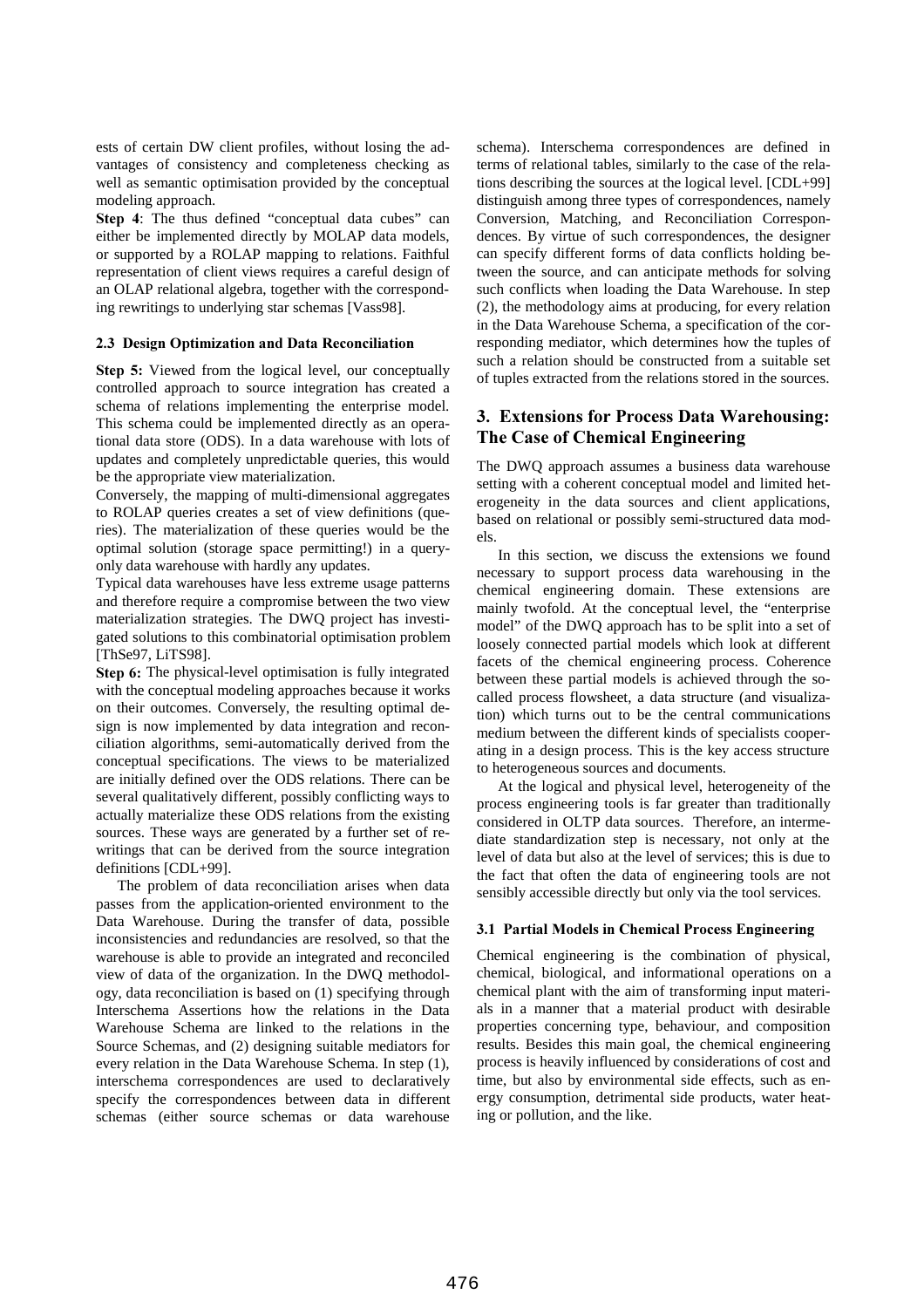Process engineering encompasses the handling of these processes in all stages from the early design phase to the operation of a plant. The overall development of a chemical process is a complex task that starts with the conceptual design. It does not end with the mapping to physically available equipment for operation and control, but accompanies the whole lifecycle, often over decades.

The decisions made in the different design steps depend on various factors: Chemical properties of the materials involved in the process (reactions, temperature, pressure,...), technical feasibility, environmental and safety issues, cost and time. To assess all these properties, mathematical simulation models are built and calculated in the design phase. These models may differ widely in complexity and the kind of data they produce or need. Hence, the tools involved in the design process are highly heterogeneous. This includes flowsheeting tools for conceptual design, process simulators for predicting the reactions and behaviour of the chemical components in a process or numerical solvers for the large non-linear problems typically occurring in this context.



Figure 3: Partial Models and Tools

At the conceptual level considered in the DWQ approach, this heterogeneity implies that a coherent "enterprise model" cannot easily be built. Instead, a multitude of partial information models is being considered with poorly understood interconnections. In IMPROVE, such information models are being systematically developed for the important process engineering perspectives [BaSM99]. However, empirical studies of process engineering work demonstrate that one family of closely related sub-models, visualized through flowsheets of the chemical process, has a clearly dominating role in the communication between different designers. Our modeling strategy, described in more detail in [JLW99], has

therefore been to use a conceptual model of flowsheeting as the kernel of a metadata model to which all other information models are related. To illustrate the central role of the flowsheet, figure 3 shows the partial models (and related tools) considered in the IMPROVE demonstrator.

In the simplest case, a flowsheet looks like a kind of data flow diagram with a lot of fancy graphical types for different kinds of devices (corresponding to processes) and connections (corresponding to dataflows). However, this simple analogy is complicated by at least three factors. These factors are illustrated in figure 4 that instantiates some aspects of figure 3.

Firstly, flowsheets may describe very complex processes and evolve in complex refinement structures, including operations such as enrichment of object definitions, decomposition of functions, specialization of choices, and realization of functions by (combinations of) device types. This can be seen in the middle of figure 4.



#### Figure 4: Flowsheet Hierarchy connected to Heterogeneous Data

Second, process synthesis decisions are made under uncertainty about their impact. A complete analysis of all design choices is impractical due to the high effort in setting up simulations or laboratory experiments. However, decisions under uncertainty may mean backtracks in the engineering process, especially if not accompanied by deep experience or available theory. The heterogeneity of representations required is illustrated in the figures surrounding the conceptual model hierarchy in figure 4.

Last not least, there is a huge and continuously growing number of different devices, connections, and specialized functions that can be used in chemical engineering; estimates speak about roughly 50.000 types to be considered. The information models of a meta database for process data warehousing must therefore be easily extensible by new product and process knowledge, and cannot be mapped one-to-one in tool functionality. Indeed, even the storage, search and consistency analysis of such large schemata becomes a problem [BaJa99, Satt98].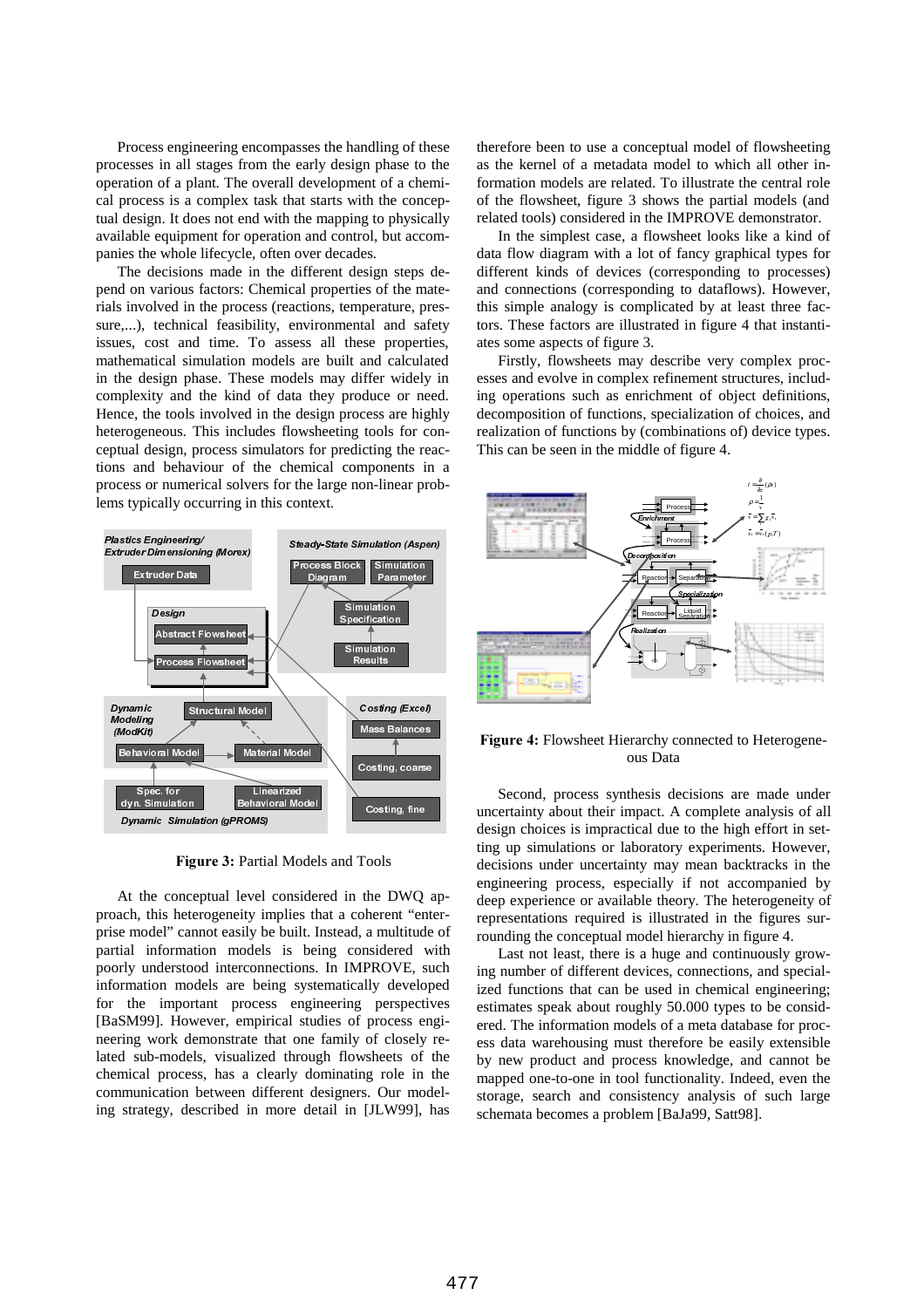Summarizing, the requirements of the process engineering domain strongly support the case of a conceptdriven approach as proposed in DWQ. They also require further refinements of metadata handling concerning information model integration, structural and behavioural refinement, the interplay of design and analysis, and the extensibility with a growing body of knowledge. In section 4, these issues are demonstrated through an "extended situation analysis" function where only basic structural knowledge is hard-coded in design tools such as a flowsheet editor. Detailed domain knowledge is available in declarative form in the metadata repository of the process data warehouse. The situation knowledge required for context-adequate application of the domain knowledge is collected from either the PDW itself or by callback queries to other engineering tools.

#### 3.2 Dealing with Heterogeneity at the Technical Level

The diversity of information models at the conceptual level is exacerbated by diversity of data formats and service accessibility at the technical level of chemical engineering tools and materials databases. Current process engineering environments often hide this problem through monolithic software architectures with fixed means of access. These make it close to impossible to include company-specific knowledge or home-grown specialist tools.

The European process industries have therefore embarked on the CAPE-OPEN initiative [BJM+99, GCO00] in order to accomplish a standardization of simulation interfaces, such that a component-based approach can be followed. This standard has been defined at the conceptual level through UML models – semi-formal source models in the sense of the DWQ approach. At the implementation level, the standard is defined in both DCOM [MS00] and CORBA [Vin97,OMG]. In IMPROVE, we are using the CORBA version. Both the conceptual aspect and the tool service integration are illustrated below, focussing on the aspect of heterogeneous process simulation as an example.

Process simulators are complex software systems designed for creating mathematical models of manufacturing facilities for processing and/or transforming materials. Simulation allows the chemical engineer to interactively predict the behaviour of an existing or proposed chemical process. It enables the assessment of process alternatives with respect to economic, safety, and environmental performance without actually building a plant, thereby reducing cost and speeding up the design phase of the plant. Process simulators follow different internal architectures, e.g. block modular systems, equation based systems and simultaneous modular systems. Surveys of current approaches for process modeling and simulation can be found in [PB94, Maq95, JM96].



Figure 5: CAPE-OPEN Standard Components

As illustrated in figure 5, CAPE-OPEN has identified the following standard components of a process simulator from a conceptual point of view [CO98]:

- Unit Operation Modules, often just termed units, represent the behavior of physical process steps (e.g. a mixer or a reactor). They are linked to the simulation flowsheet which represents an abstraction of the plant structure. They compute the quality of a material stream of their outlet ports if the according information is given at the inlet ports. The simulation models are assembled from predefined libraries of unit operation modules into a flowsheet which represents the overall plant.
- Physical Properties (Thermodynamics) Packages: An important functionality of a process simulator is its ability to calculate thermodynamic and physical properties of materials (e.g. density or boiling point). Thermodynamic packages are complex and highly optimized pieces of software. Typically, they consist of a database containing a lot of simple properties for a set of chemical species. Based on these such packages offer FORTRAN or C programs to calculate more complex properties using the properties in the database.
- Numerical Solvers: The mathematical process models of a unit operation or a complete plant are large and highly non-linear. An analytical solution is impossible. Therefore iterative, numerical approaches are used to either solve the equations of a single unit operation module or to solve the overall flowsheet.
- **Simulator Executive:** This is the simulator's core which controls the set-up and execution of the simulation, i.e. analyzing the flowsheet and calculate the units. Furthermore, it is responsible for a consistent flowsheet set-up and error checking.

Figure 6 shows the set-up of a prototypical CORBA-based CAPE-OPEN compliant simulator we built jointly with Aachen's process engineering group. The distributed objects communicate via the CORBA object bus using the CAPE-OPEN standard interfaces.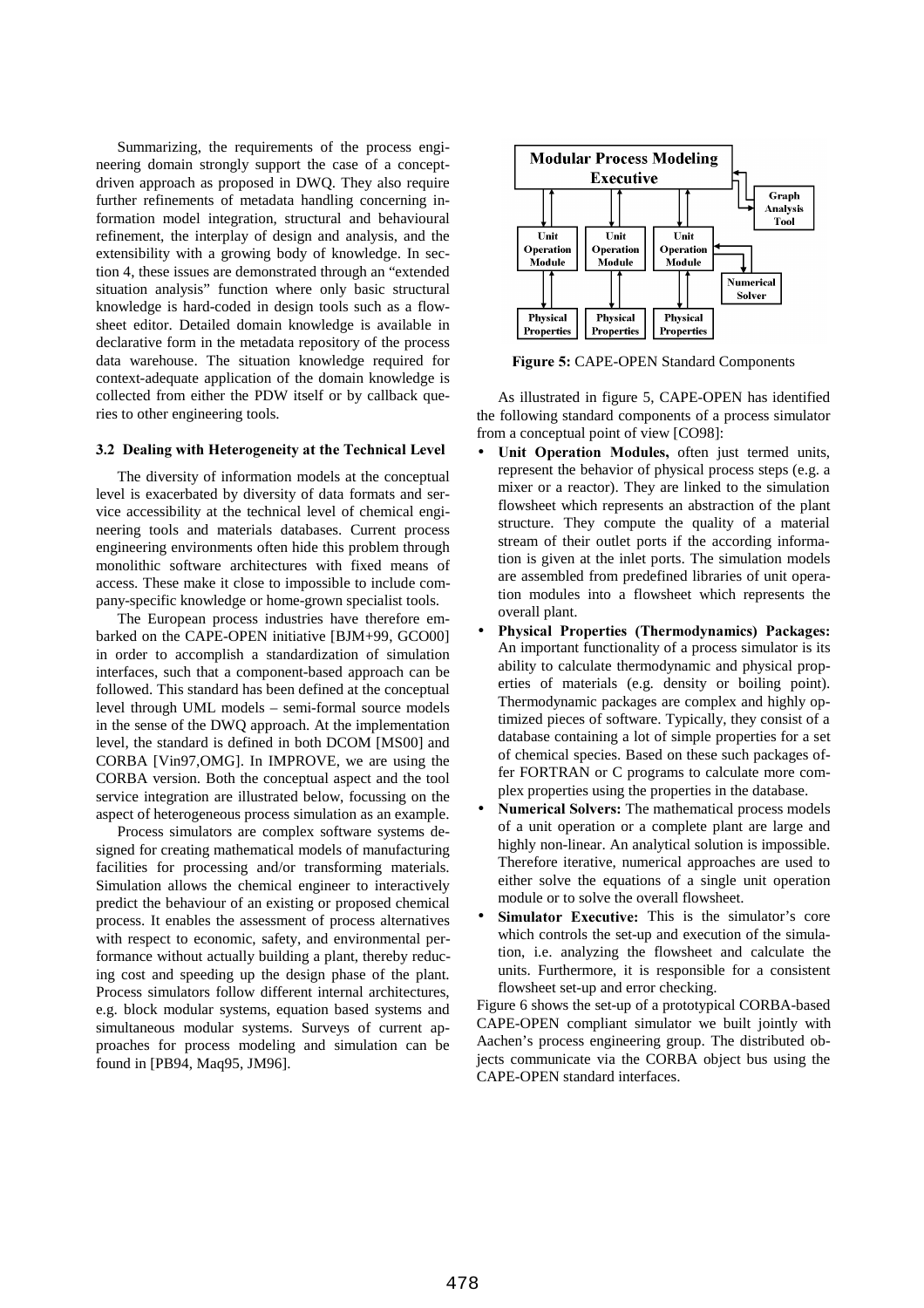

Figure 6: CAPE-OPEN CORBA Prototype Set-Up

Two different units are linked by a flowsheet in the executive component. To solve the flowsheet, i.e. run the simulation, the executive calls the graph analyzer (GAT) component to determine the order of unit calculations to be done. Then all unit simulation models are called in the order calculated by the GAT. To enable the units to calculate themselves, the executive has to configure them and to provide input values. It sends CORBA references for property packages and numerical solvers to the units which it has obtained from a component repository provided by the CORBA system. Now the units are ready to perform thermodynamic calculations (using the properties package) and solve their internal mathematical models.

Before a unit actually can be calculated it has to know what chemical components are at its input ports. This information is also provided by the Executive by creating a Material Object and handing over its reference to the unit. The Material Object is the central mechanism of exchanging complex data between the different CAPE-OPEN components and encapsulates all kind of chemical properties data. It is also used for data exchange to a property package. After the unit calculation is finished the unit creates new material objects carrying information about the materials at the units output ports. Then this material object is handed over by the executive as input data for the next unit in the flowsheet.

The example implies that the use of CAPE-OPEN components in a process data warehouse requires explicit representations of the material object, the units, and the property packages. In section 4, we show how these components can be conceptually embedded in our approach.

#### 3.3 A Metadata-Driven Architecture

As an additional complication over the basic DWQ approach, chemical engineering tools often cover aspects from more than one partial model within the enterprise model. The mapping between logical and conceptual representations becomes considerably more complex. It is not even clear whether we have a data-to-data mapping at all, or whether it is more appropriate to think of engineering tools as document-producing and document-consuming objects, such that process data warehousing becomes an

issue of content extraction from document histories rather than a data model mapping with incremental updates.

Indeed, traceability reference models drawn from studies in large software organizations – a vaguely similar domain – indicate that, when capturing an engineering process, we must model three main aspects [RJ00]: how the engineering product evolves through decisions made on content objects, in what media and with which persistence and legal value this is documented, and what is the contribution structure of stakeholders and analysts who made the content-oriented and administrative decisions. The resulting highest-level meta model of a process data warehouse is shown in figure 7.



Figure 7: Meta Meta Model of Process Data Warehouse

Our implementation strategy foresees to integrate commercial tools available for data management (e.g. an object relational database or specialized engineering databases such as Comos Pt [Inn00]), document management (e.g. Lotus Notes, Documentum), and trace/dependency management (e.g. DOORS, SLATE) with the wrapped and mediated tool data via a knowledge-based metadata repository. The implementation of this full architecture is still in progress. In the prototype illustrated in the next section, only a product database and a couple of chemical engineering tools have been interfaced with the metadata repository, while others have been emulated by putting example instances in the metadata repository itself.

#### 4. Application example

In this section, we present an example that shows how the standard interfaces from CAPE-OPEN supplement the process data warehouse in the chemical engineering domain. Our prototype combines techniques for integrating the highly heterogeneous information sources in the application domain with the standard interfaces for unit operations and physical properties packages. The process data warehouse client that operates on the prototype (called "cross-tool situation analysis") uses the domain knowledge captured in the meta database to give guidance to the chemical engineer via a process-integrated flowsheet tool [JLW99], by analysing the current development situation via the product state of several source database or tools.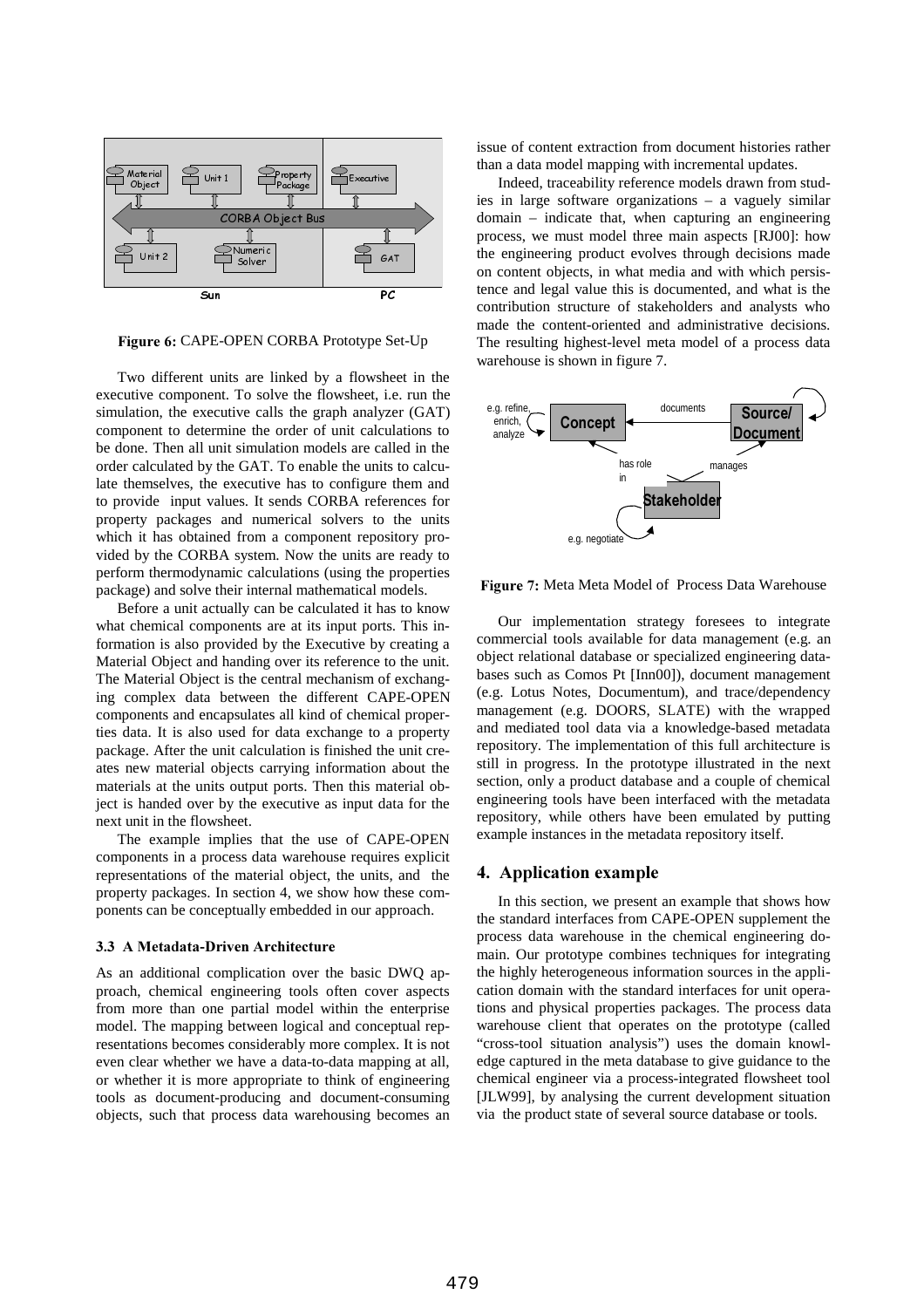#### 4.1 Scenario

In the early conceptual design stage a chemical engineer draws a flowsheet of the plant. The blocks in the flowsheet (called devices) represent functions, such as mixing, reaction or separation. These devices are then further decomposed and realized in concrete apparatuses.



Figure 9: Conceptual Flowsheet of the example

As a (very simple) example, we consider the flowsheet in figure 9. Two of the three devices (mixer and CSTR continuous stirred tube reactor) are already given through unit operations that realize specific functions (mixing and reaction). The developer's task is to find a suitable realization for the third device (Separation). This realization can range from a single device to a complex combination of different devices, with or without backflow into earlier devices. The detailed setting is: Two input streams feed an initial mixer. The substances A and B are fed through the streams into a mixing device. The mixture is then fed into a reactor of type CSTR. The result is the product C and the (unwanted) by-product D. These substances now have to be separated. Assume that the mixing device is completely specified. The unit to simulate the reactor is known (including the equations for the reaction). Now the task of the chemical engineer is to find a useful realization for the separation unit.

The extended situation analysis function of the process data warehouse is able to provide some hints of which unit operations should be considered for this task if some of the properties of the reactor's output stream (containing C and D) are known: temperature and pressure of the mixture in the stream, the fraction of each substance in the stream and its boiling temperatures.



Figure 10: Architecture of the Process Data Warehouse

Figure 10 describes the functionality of the cross-tool situation analyser of the warehouse. A client tool (here: the flowsheet editor) calls the PDW Query Assistant, a Java-based control program. The call contains an identifier for the selected flowsheet element (the separation device) and an operation to be executed on the device (realize). The warehouse itself contains several sub-meta databases that are queried during the processing of the call:

- **Call back patterns** are used to determine which additional information is needed to answer the request.
- The DB trader contains information from which tool or database and how this information can be accessed. The calling client will be one of the tools that are accessed. In the example, a larger part of the flowsheet is needed to classify the context of the call.
- The mediator patterns for materialization are then used to materialise the additional data into the data warehouse such that they become instances of the partial models of the data warehouse. See section 4.3 for details of these integration steps.
- The analysis and result patterns are now applied to calculate useful results for the original query.
- The presentation of the results is highly dependent on the client tool that initiated the query. The client model is used to transform the result in a suitable form. The special process integrated features of the flowsheet tool can be used to directly insert a proper refinement of the separation into the flowsheet. Details on the flowsheet tool and its interaction with the process data warehouse can be found in [JLW99].

These databases are not accessed sequentially but in a nested way so that only these information sources are accessed that are needed to answer the specific query.

The call back queries used in these steps are not purely queries to source databases. For example, the needed simulation results of the reactor are results of an aggregation function. In this sense the results are the results of a (highly complex) query on the data warehouse store. As simulating is a time consuming and expensive task we also store the results in the data warehouse for reuse. To gain access to the units the DB trader contains meta information about the CAPE-OPEN components. As a result of the usage of the CAPE-OPEN compliant units we do not need to handle very different simulators such as Aspen-Plus, Pro/II or gProms but we have to create the CAPE-OPEN objects used by units. This is especially the material object for each substance contained in the input ports of the unit. The process data warehouse produces these CORBA objects and is then able to start the simulation of the unit.

#### 4.2 Applying the DWQ approach

For the example application the partial models *plant* (for the flowsheet) and *material concept* (for the material properties) are of interest (Fig. 11 & 12, we omit most of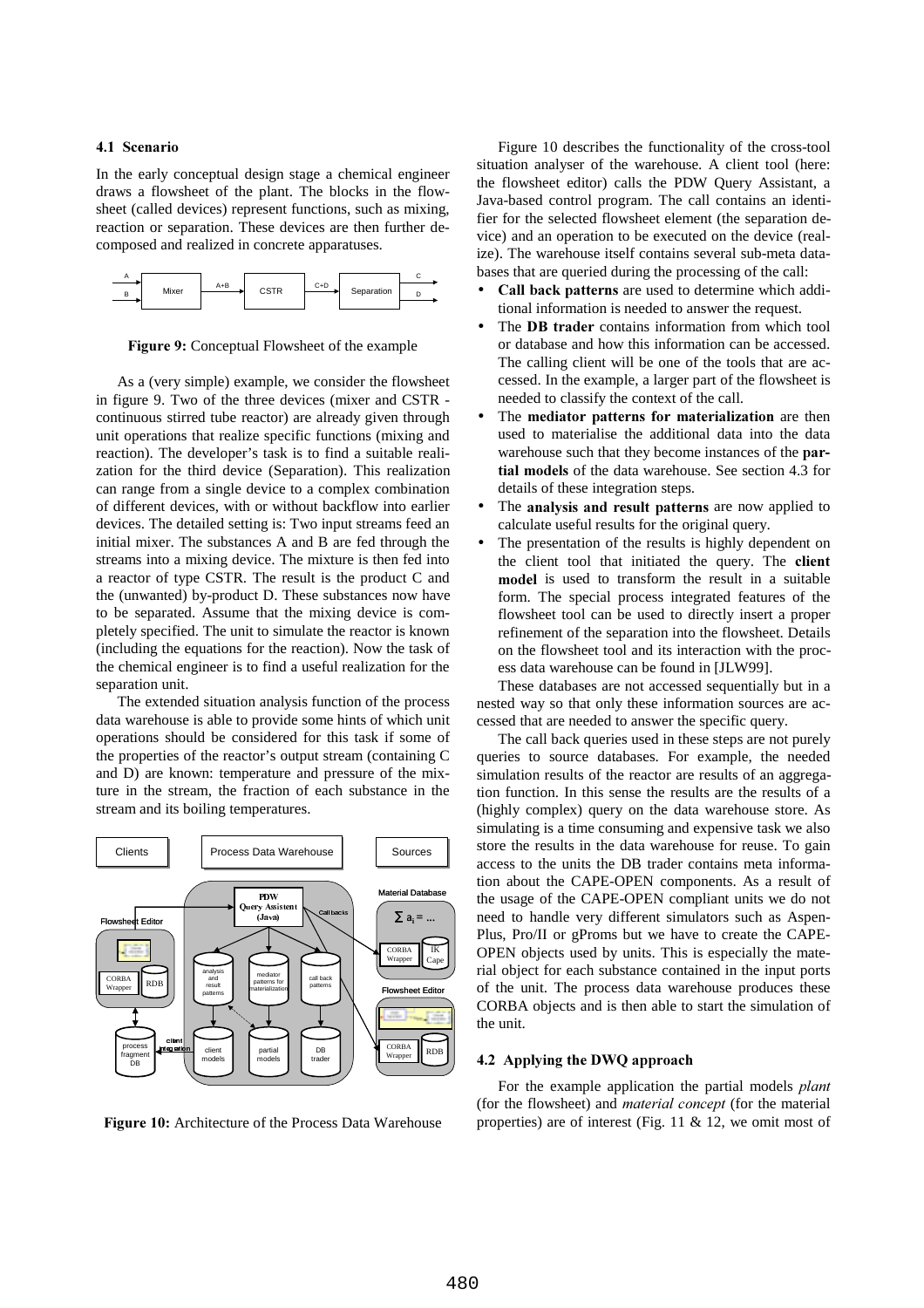the attributes and the specializations of ProcessStep). The results of the simulation of the reactor have the form of material objects and thus refer to the material concept partial model. More complex simulations than those of a single unit would be represented in an own partial model for simulation results. The two partial models are connected via the abtract plant model that states that Stream is an aspect of an abstract\_stream and therefore can contain a material\_concept. The EER-models form a part of the conceptual enterprise model in figure 2.



Figure 11: The Plant Partial Model



Figure 12: The Material Concept Partial Model

#### 4.3 Source Integration

The first step in integrating data sources (such as the flowsheet editor) into the data warehouse is to reverse engineer the conceptual model from the data source. As the flowsheet editor is not a relational database but a technical tool, we built a CORBA-wrapper to access its data. This wrapper simplifies the internal data structure used by the tool by suppressing some constructs only needed for implementation purposes. The CORBA IDL now reflects some relational structure that can be reverse engineered to the EER diagram in figure 13. This diagram shows that the data in the flowsheet editor covers (parts of) both partial models from figure 11 and figure 12.



Figure 13: Conceptual Model of the Flowsheet Editor

In addition the flowsheet structure is different. There are no stream ports – these are important if a tool regards streams as decomposable objects, which the flowsheet editor doesn't. The flowsheet editor simply uses tagged values instead of a specialization hierarchy to specify the type of flowsheet devices  $(FBW\_ProcessDevice)$ . The domain knowledge coded into the flowsheet editor was intentionally kept low because of the volatility of domain knowledge. The conceptual model is now transformed into a description logic formalism [CDL+98] and enriched through the definition of intramodel assertions that define some constraints not captured by the EER diagram.

The other information source – the physical properties package of the CAPE-OPEN standard – is seen as a collection of *material objects*. The EER model of that source consists of exactly one entity and a set of attributes. This data source in special in the way that it calculates some of its data on demand. This fact is hidden by the wrapper!

We specify the relations of the data sources in terms of adorned Datalog-like queries [CDL+99]. This step is needed because the mapping from the EER model to the relational model is ambiguous. Figure 14 shows an extract from the mapping of the flowsheet editor. The query for FBWStream\_R is an example where several relationships and entities are mapped onto a single relational table.

```
FBWObject R(I,N) <-
   FBWObject(X),Id(X,I),Name(X,N) identify([I],X), I::ObjIDs,N::ObjNames 
FBWPort_R(I,T) <- 
  FBW\_Port(X),Id(X,I),PortType(X,T) identify([I],X), I::ObjIDs, T::PortTypes 
FBWProcessElement R(I,T) <-
   FBW_ProcessElement(X),Id(X,I), 
  ElementType(X,T) |
  identity([I], X), I::ObjIBs, T::ProcessElementTypes
```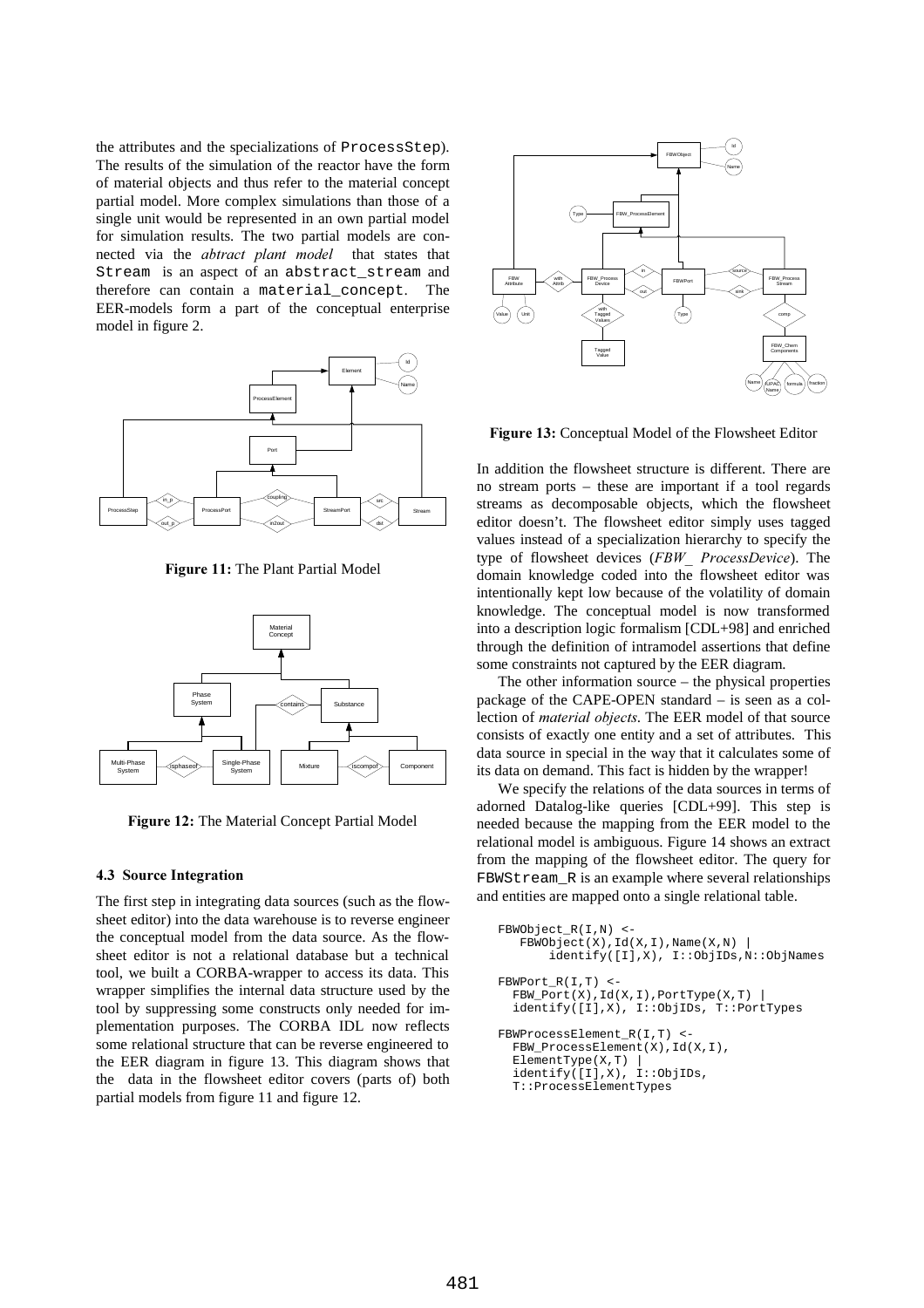```
FBWDevice R(I) <-
FBW_ProcessDevice(X),Id(X,I) |
identify([I],X), I::ObjIDs 
FBWStream_R(I,SOURCE_PORT,SINK_PORT, 
  SOURCE_DEV, SINK_DEV) <-
  Source(S, P1), Sink(S, P2), Out(D1, P1) In(D2,P2),Id(S,I),Id(P1,SOURCE_PORT), 
   Id(P2,SINK_PORT),Id(D1,SOURCE_DEV), 
   Id(D2,SINK_DEV) 
      OR 
  Stream(S).
   NOT Source(S,P),Sink(S,P2),In(D2,P2), 
   Id(S,I),SOURCE_PORT=NULL,Id(P2,SINK_PORT), 
   SOURCE_DEV=NULL,Id(D2,SINK_DEV) 
 OR 
 Stream(S), Source(S,P1),NOT Sink(S,P), 
   Out(D1,P1),Id(S,I),Id(P1,SOURCE_PORT), 
  SINK_PORT=NULL, Id(D1, SOURCE_DEV),
   SINK_DEV=NULL 
      OR 
   FBW_Port(P),FBW_Port(PP),NOT Source(S,P), 
   NOT Sink(S,PP),Id(S,I),SOURCE_PORT=NULL, 
   SINK_PORT=NULL,SOURCE_DEV=NULL, 
   SINK_DEV=NULL | 
  identity([I], S), I::ObjIB,
   identify([SOURCE_PORT],P1), 
       SOURCE_PORT::ObjIDs, 
   identify([SINK_PORT],P2), 
       SINK_PORT::ObjIDs, 
   identify([SOURCE_DEV],D1), 
       SOURCE_DEV::ObjIDs, 
   identify([SINK_DEV],D2), 
       SINK_DEV::ObjIDs
```
Figure 14: The logical Flowsheet Editor Model

The same formalism is used to specify the relations of the data warehouse in terms of the conceptual data warehouse model. The difference between these two steps is that on the source level it is a reverse engineering task, on the data warehouse level the relations are designed from the conceptual model.

The mapping of the source model onto the data warehouse model have to be given as intermodel assertions on the conceptual part and as interschema correspondences on the logical part. The intermodel assertions are constructs similar to the intramodel assertions of the conceptual source model [CDL+98]. The interschema correspondences build the basis for the generation of the mediators that actually load the data into the data warehouse. The correspondences in figure 15 demonstrate how the "missing" stream port of the flowsheet model can be specified.

```
convert 1([I,SRC P],[PID,T]) <-
  FBW ProcessStream(X), Id(X, I), Source(X, P),
   Id(P,SRC_P),StreamPort(P2),Id(P2,PID), 
   T == 'Source' 
  THROUGH new_src(I,PID) 
convert_2([I,SNK_P],[PID,T]) <- 
  FBW_ProcessStream(X),Id(X,I),Sink(X,P),
   Id(P,SNK_P),StreamPort(P2),Id(P2,PID),
```
 $T =$  'Sink' THROUGH new\_sink(I,PID)

Figure 15: Interschema Correspondences

The small programs new\_sink and new\_src are used to create new identifiers for the relations in the data warehouse. They are supplemented by a code fragment that converts identifiers used in the source databases into data warehouse identifiers and makes use of a global hash table for the mapping. Similar rules specify how the device type coded as tagged value in the flowsheet editor is transferred into an instance of a subclass of ProcessStep (figure 11). These interschema correspondences look like this:

```
convert_reactor([I],[PID]) <- 
   FBW_ProcessDevice(X),Id(X,I),with_tag(X,T),
    Reactor(R),Id(R,PID), Tag(T,'Type'), 
    Value(X,'Reactor') 
    THROUGH convert_device([I],[PID])
```
This correspondence is accompanied by an intermodel assertion that states that process devices of the flowsheet editor can be transformed into a reactor.

Mediators that load the data instances into the data warehouse can now be generated using the data reconciliation too [CDL+99]. So the mediators are constructed from small, partly reusable software constructs, combined with declarative specification of the tools and its models.

## 5. Conclusions

The move from business data warehouses to process data warehouses mirrors the historical development of operational databases in the 70s and 80s. Early databases, evolving around the relational model, focused on business applications. A few years later object-oriented databases came up mostly as a proposal to handle engineering data. Nowadays, semi-structured data models á la XML provide a complementary source of technologies which, also in our context, is becoming important for document analysis and distributed information delivery. We hope to profit from work such as [GSN99] on the generation of XML wrappers for a wide range of media which may appear as interfaces to process engineering tools.

Summarizing the experiences so far, the conceptcentred approach to data warehouse design proposed in projects such as Information Manifold and DWQ appears even more important in the process engineering context. This is due to the greater syntactic variations of engineering tools which can only be bridged by semantic modeling approaches with strong formal support. This conceptual modeling approach also enabled us to make operational an extensible body of method knowledge. In the past such growing knowledge either had to remain in the heads of engineers, or led to an growing complexity and unmaintainable engineering tools. Domain standards such as CAPE-OPEN emerge as an indispensible prerequisite for our approach which assumes open tool interaction, with much of the changing body of knowledge captured in the process data warehouse and its metadata repository.